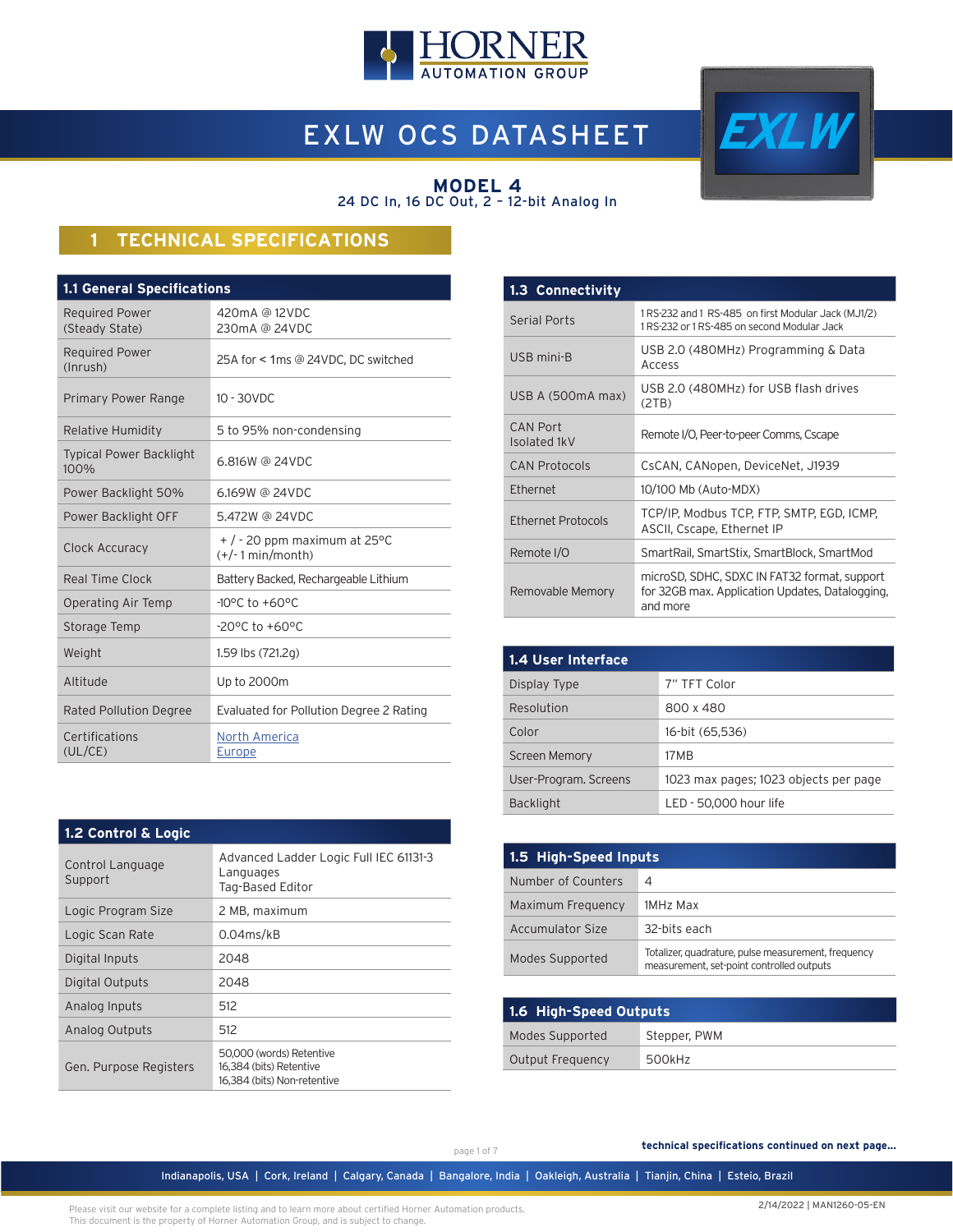

# **technical specifications continued...**

| 1.7 Digital DC Inputs                  |                                             |                          |  |  |
|----------------------------------------|---------------------------------------------|--------------------------|--|--|
| Inputs per Module                      | 24 Including 4 Config-<br>urable HSC Inputs |                          |  |  |
| Commons per Module                     |                                             |                          |  |  |
| Input Voltage Range                    | 12VDC / 24VDC                               |                          |  |  |
| Absolute Max. Voltage                  | 30VDC Max.                                  |                          |  |  |
| Input Impedance                        | $10k\Omega$                                 |                          |  |  |
| <b>Input Current</b>                   | Positive<br>Logic                           | <b>Negative</b><br>Logic |  |  |
| Upper Threshold<br>Lower Threshold     | 0.8mA<br>0.3mA                              | $-1.6mA$<br>$-2.1mA$     |  |  |
| Max. Upper Threshold                   |                                             | 8VDC                     |  |  |
| Min. Lower Threshold                   |                                             | 3VDC                     |  |  |
| OFF to ON Response                     | 1 <sub>ms</sub>                             |                          |  |  |
| ON to OFF Response                     | 1 <sub>ms</sub>                             |                          |  |  |
| <b>High Speed Counter</b><br>Max Freg* |                                             | 1MHz                     |  |  |

**\*See I/O info below for detail regarding HSC and PWM**

| 1.8 Digital DC Outputs                       |                                              |  |  |
|----------------------------------------------|----------------------------------------------|--|--|
| Outputs per Module                           | 16 Including 2 Config-<br>urable PWM Outputs |  |  |
| Commons per Module                           | 1                                            |  |  |
| Output Type                                  | Sourcing / $10k\Omega$ Pull-<br>Down         |  |  |
| Output Frequency                             | 500kHz                                       |  |  |
| Absolute Max. Voltage                        | 28VDC Max.                                   |  |  |
| <b>Output Protection</b>                     | <b>Short Circuit</b>                         |  |  |
| Max. Output Current/Point                    | 0.5A                                         |  |  |
| Max. Total Current                           | 4A Continuous                                |  |  |
| Max. Output Supply<br>Voltage                | 30VDC                                        |  |  |
| Min. Output Supply<br>Voltage                | 10VDC                                        |  |  |
| Max. Voltage Drop at<br><b>Rated Current</b> | $0.25$ VDC                                   |  |  |
| Max. Inrush Current                          | 650mA per Channel                            |  |  |
| Min. Load                                    | None                                         |  |  |
| OFF to ON Response                           | 1ms                                          |  |  |
| ON to OFF Response                           | 1ms                                          |  |  |
| <b>Output Characteristics</b>                | <b>Current Sourcing</b><br>(Pos. Logic)      |  |  |
| <b>PWM Out</b>                               | $\approx$ 5kHz                               |  |  |
| Rise Time                                    | $50 - 115$ us                                |  |  |
| <b>Fall Time</b>                             | 8-20us                                       |  |  |

| 1.9 Analog Inputs                               |                                                                           |  |  |  |
|-------------------------------------------------|---------------------------------------------------------------------------|--|--|--|
| Number of Channels                              | $\overline{c}$                                                            |  |  |  |
| Input Ranges                                    | $0 - 10$ VDC<br>$0 - 20mA$<br>$4 - 20mA$                                  |  |  |  |
| Safe Input Range                                | $-0.5V$ to $+12V$                                                         |  |  |  |
| Input Impedance<br>(Clamped @ -0.5VDC to 12VDC) | Current Mode: 1000<br>Voltage Mode:<br>500 $k\Omega$                      |  |  |  |
| <b>Nominal Resolution</b>                       | 12 Bits                                                                   |  |  |  |
| %Al full scale                                  | 0V, 20mA, 100mV:<br>32,000 counts full<br>scale                           |  |  |  |
| Max. Over-Current                               | 35mA                                                                      |  |  |  |
| <b>Conversion Speed</b>                         | All channels converted<br>once per ladder scan                            |  |  |  |
| Max. Error @25°C<br>(excluding zero)            | 4-20mA 1.00%<br>0-20mA 1.00%<br>0-10VDC 0.50%                             |  |  |  |
| Filtering                                       | 160Hz hash (noise) filter<br>1-128 scan digital running<br>average filter |  |  |  |

# **2 CONTROLLER OVERVIEW**

#### **2.1 - Overview of EXLW**



- 1. Touchscreen
- 2. USB 2.0 "A": Flash Drive
- 3. LAN Port
- 4. PWR: 10-30VDC In
- 
- 5. CAN Port
- 6. MJ3: RS-232/485
- 7. Dip Switches
- 8. MJ1/MJ2: RJ45 Serial Port
- 9. microSD: Data Storage
- 10 USB mini "B": Programming

NOTE: See Precaution #12 on page 6 about USB and grounding.







 **overview continued on next page...**

page 2 of 7

Indianapolis, USA | Cork, Ireland | Calgary, Canada | Bangalore, India | Oakleigh, Australia | Tianjin, China | Esteio, Brazil

Please visit our website for a complete listing and to learn more about certified Horner Automation products. This document is the property of Horner Automation Group, and is subject to change.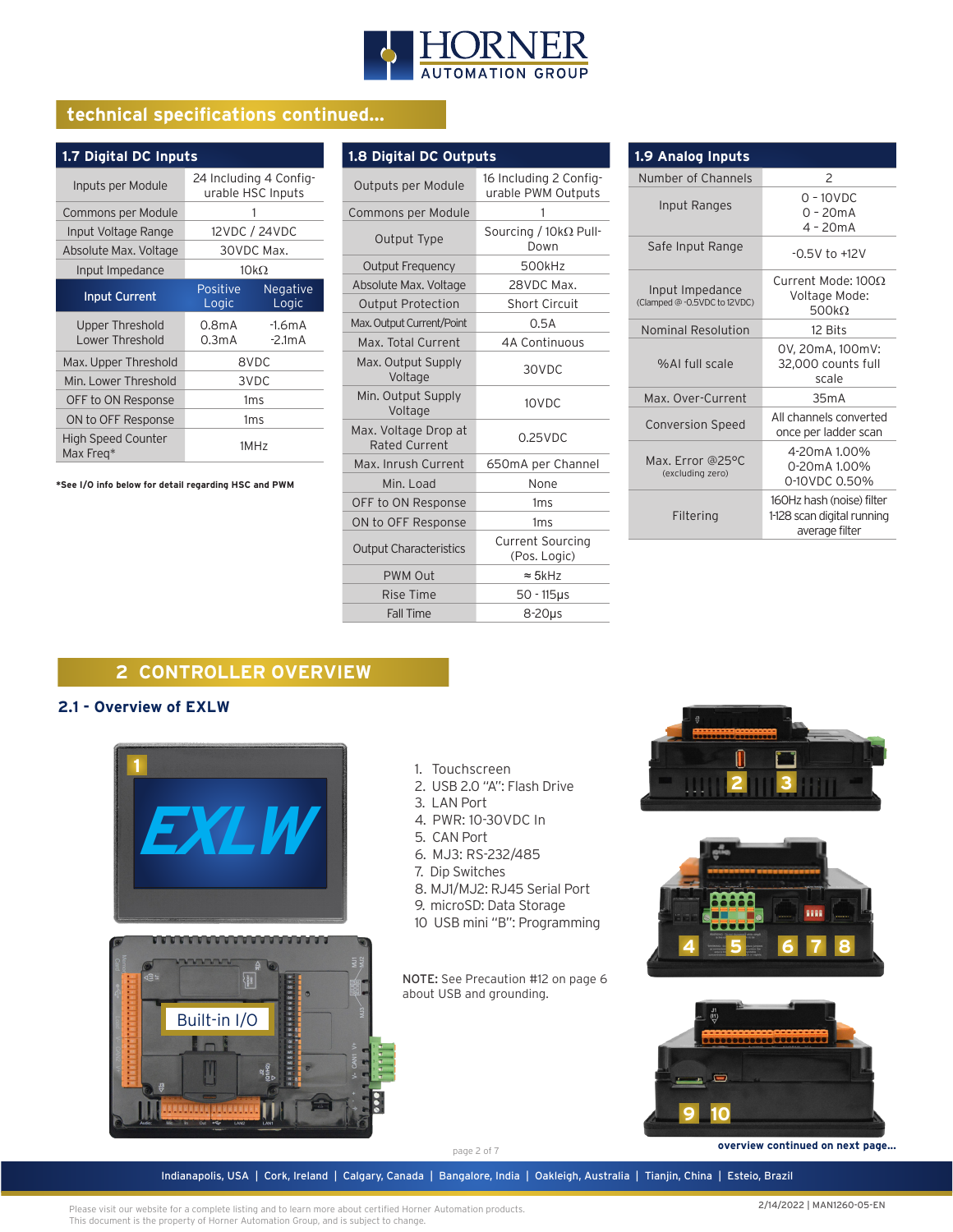

#### **overview continued...**

#### **2.2 - Power Wiring**

| <b>Primary Power Port Pins</b> |        |                            |
|--------------------------------|--------|----------------------------|
| <b>PIN</b>                     | SIGNAL | <b>DESCRIPTION</b>         |
|                                | Ground | Frame Ground               |
|                                | $DC-$  | Input Power Supply Ground  |
|                                | $DC+$  | Input Power Supply Voltage |

DC Input / Frame

Solid/Stranded Wire: 12-24 awg (2.5-0.2mm). Strip Length: 0.28" (7mm). Torque Rating: 4.5 – 7 in-lbs (0.50 – 0.78 N-m). DC- is internally connected to I/O V-, but is isolated from CAN V-.

A Class 2 power supply must be used.

#### POWER UP

1. Attach included ferrite core with a

minimum of two turns of the DC+ and DCsignals from the DC supply that is powering the controller.

2. Connect to Earth Ground

3. Apply recommended power.

# **3 WIRING: INPUTS AND OUTPUTS**

#### **3.1 - Digital Input & Output Information**



Digital inputs may be wired in either a Positive Logic or Negative Logic fashion as shown. The setting in the Cscape Hardware Configuration for the Digital Inputs must match the wiring used in order for the correct input states to be registered. No jumper settings are required for EXL6. When used as a normal input and not for high speed functions, the state of the input is reflected in registers %I1 – %I12.

Digital inputs may alternately be specified for use with High Speed Counter functions, also found in the Hardware Configuration for Digital Inputs. Refer to the EXLW User Manual [MAN1256] for full details.

# **wiring: I-O continued...**

#### **3.2 - Analog Input Information**

Raw input values for channels 1-4 are found in the registers as Integertype data with a range from 0 – 32000.

Analog inputs may be filtered digitally with the Filter Constant found in the Cscape Hardware Configuration for Analog Inputs. Valid filter values are 0 – 7 and act according to the following chart.



| <b>Data Values</b> |                          |  |
|--------------------|--------------------------|--|
| INPUT MODE:        | DATA FORMAT, 12-bit INT: |  |
| 0-20mA, 4-20mA     | 0-32000                  |  |
| $0-10V$            | 0-32000                  |  |

#### **3.3 - Jumper Setting Details**



NOTE: The Cscape Module Configuration must match the selected I/O (JP) jumper settings. (Cscape Path: Controller > Hardware Configuration > Local I/O > Config > Module Setup > Analog In)

NOTE: When using JP3 (A1-A2), each channel can be independently configured.

Back Panel Torque Rating for EXLW: 3.0 - 3.5 in-lbs (0.34 - 0.40 N-m)

page 3 of 7 **wiring: I-O continued on next page...** 

Indianapolis, USA | Cork, Ireland | Calgary, Canada | Bangalore, India | Oakleigh, Australia | Tianjin, China | Esteio, Brazil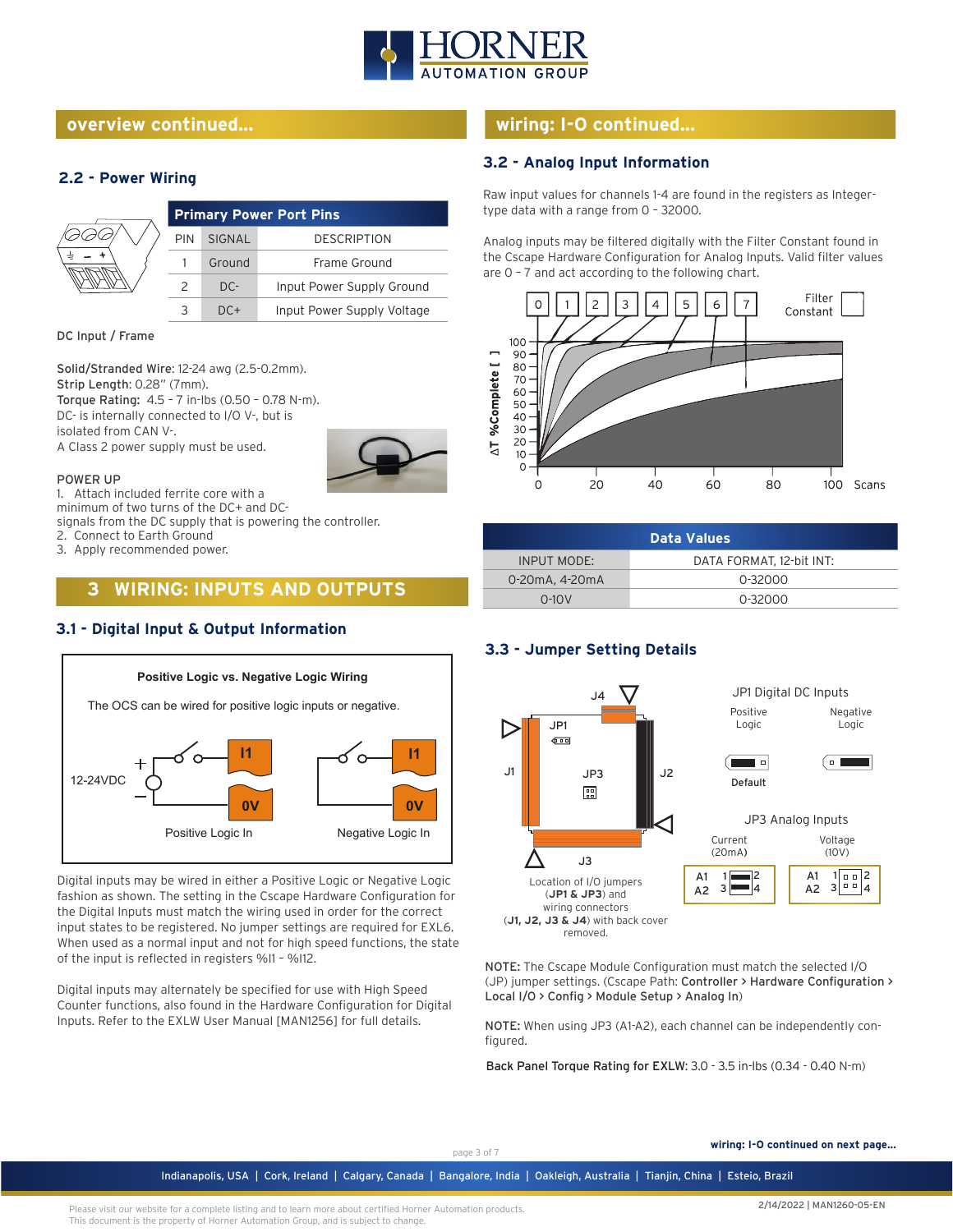

 $\operatorname{\lhd}$ 

# **wiring: I-O continued...**

### **3.4 - J1 Wiring - Digital In / Analog In**

| J1 (Orange) Name      |                     |            |
|-----------------------|---------------------|------------|
| 11 (9611)             | Digital In 1        |            |
| 12 (%12)              | Digital In 2        | 12-        |
| 13(%13)               | Digital In 3        | VГ         |
| 14(%14)               | Digital In 4        |            |
| 15(%15)               | Digital In 5        |            |
| 16(%16)               | Digital In 6        |            |
| 17(%17)               | Digital In 7        |            |
| 18(%18)               | Digital In 8        |            |
| H1(%19)               | $HSC1/$ Dig. In 9   |            |
| H <sub>2</sub> (%I10) | HSC2 / Dig. In 10   |            |
| H <sub>3</sub> (%I11) | $HSC3 /$ Dig. In 11 |            |
| H4 (%112)             | HSC4 / Dig. In 12   |            |
| A1 (% A11)            | Analog In 1         | LOO        |
| A2 (%AI2)             | Analog In 2         | <b>PWF</b> |
| OV                    | Common              |            |



# **3.6 - J3 Wiring - Digital In**



#### 20mA Analog In - Not Self Powered



20mA Analog In - Self Powered





# **3.5 - J2 Wiring - Digital Out**

| J2 (Black) Name |                  |
|-----------------|------------------|
| OV              | Common           |
| $V +$           | V+               |
| <b>NC</b>       | No Connect       |
| Q12 (%Q12)      | Digital Out 12   |
| Q11 (%Q11)      | Digital Out 11   |
| Q10 (%Q10)      | Digital Out 10   |
| Q9 (%Q9)        | Digital Out 9    |
| Q8 (%Q8)        | Digital Out 8    |
| Q7 (%Q7)        | Digital Out 7    |
| Q6 (%Q6)        | Digital Out 6    |
| Q5 (%Q5)        | Digital Out 5    |
| Q4 (%Q4)        | Digital Out 4    |
| Q3(%Q3)         | Digital Out 3    |
| Q2 (%Q2)        | Dig. Out 2/PWM 2 |
| Q1 (%Q1)        | Dig. Out 1/PWM1  |

| V <sub>DC</sub><br>10<br>30 | О٧             |
|-----------------------------|----------------|
|                             |                |
| LOAD                        | Q13            |
| OAD                         | Q12            |
| LOAD                        | Q11            |
|                             |                |
| LOAD                        | Q1O            |
| OAD                         | Q9             |
| LOAD                        | Q8             |
| LOAD                        | Q7             |
| ٠                           |                |
| LOAD                        | Q6             |
| t<br>LOAD                   | Q5             |
| OAD                         | Q4             |
|                             | Q3             |
| LOAD                        |                |
| OAD                         | Q <sub>2</sub> |
| OAD                         | Q <sub>1</sub> |
|                             |                |

#### **3.8 - J4 Wiring - Positive Logic - Digital Out**

| J4 (Orange) Name             |  |
|------------------------------|--|
| Q14 (%Q14)<br>Digital Out 14 |  |
| Q15 (%Q15)<br>Digital Out 15 |  |
| Digital Out 16<br>Q16 (%Q16) |  |



#### **EXLW User Manual [MAN1256]**

The User Manual includes extensive information on:

- Built-in I/O
- Common %S & %SR Registers
- HSC/PWM/Totalizer/Quadrature & Accumulator Registers
- Resource Limits

 **communications continued on next page...**

Indianapolis, USA | Cork, Ireland | Calgary, Canada | Bangalore, India | Oakleigh, Australia | Tianjin, China | Esteio, Brazil page 4 of 7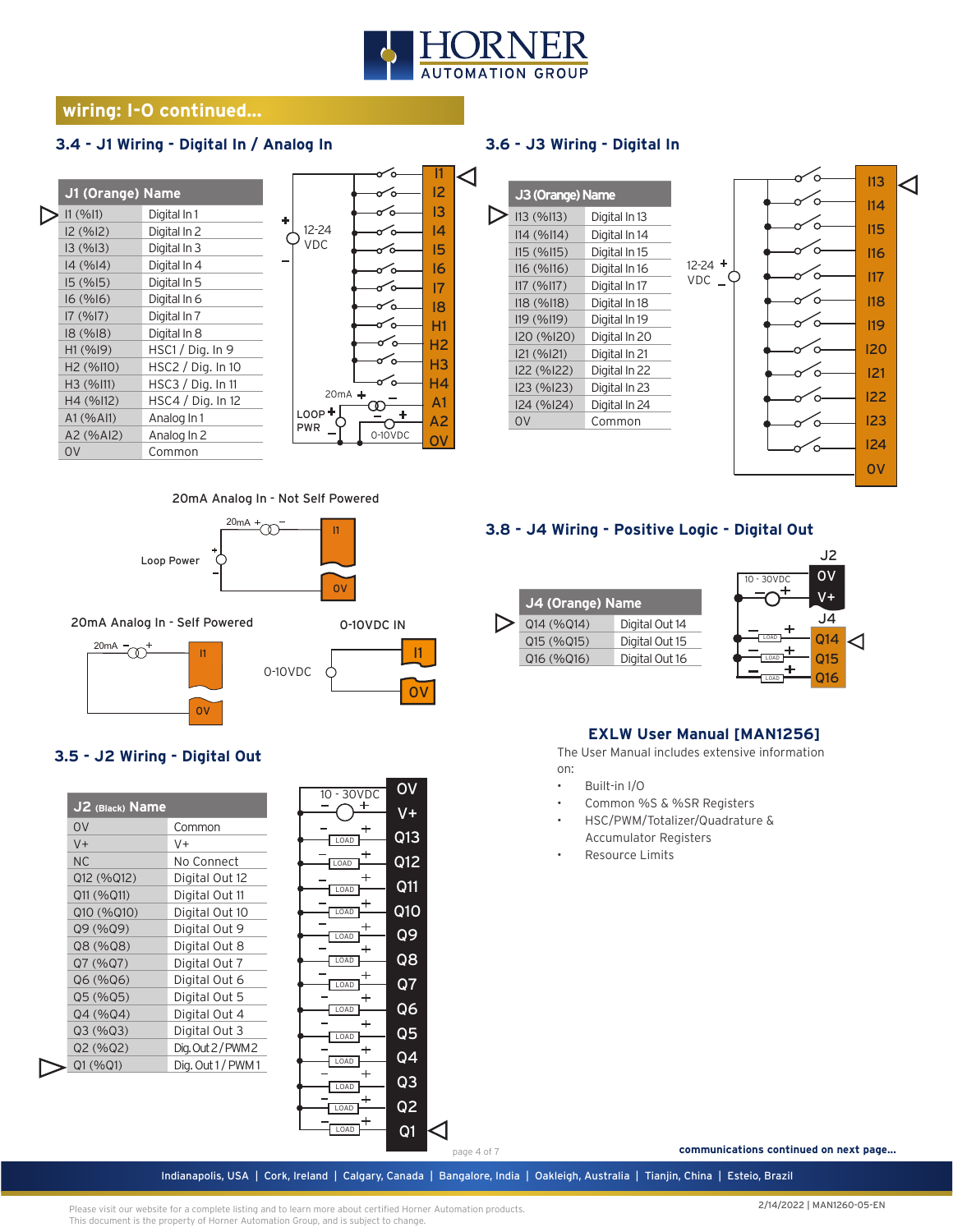

# **4 COMMUNICATIONS**

#### **4.1 - CAN Communications**

|                           | <b>CAN Pin Assignments</b> |                 |                       |  |
|---------------------------|----------------------------|-----------------|-----------------------|--|
| $V - CN L$ SHLD CN H $V+$ | <b>PIN</b>                 | <b>SIGNAL</b>   | <b>DESCRIPTION</b>    |  |
|                           | 11                         | $V -$           | CAN Ground - Black    |  |
|                           | $\overline{2}$             | CN <sub>L</sub> | CAN Data Low - Blue   |  |
|                           | з                          | <b>SHLD</b>     | Shield Ground - None  |  |
|                           | 4                          | CN H            | CAN Data High - White |  |
|                           | 5                          | $V + (NC)$      | No Connect - Red      |  |

Solid/Stranded Wire: 12-24 awg (2.5-0.2mm).

Strip Length: 0.28" (7mm).

Locking spring-clamp, two-terminators per conductor.

Torque, Terminal Hold-Down Screws: 4.5 – 7 in-lbs (0.50 – 0.78 N-m).

V+ pin is not internally connected, the SHLD pin is connected to Earth ground via a 1MΩ resistor and 10 nF capacitor.

#### **4.2 - Ethernet Communications**



Green LED indicates link – when illuminated, data communication is available.

Yellow LED indicates activity – when flashing, data is in transmission.

#### **4.3 - Dip Switches**

|   |            | <b>DIP SWITCHES</b>             |                             |                |
|---|------------|---------------------------------|-----------------------------|----------------|
|   | <b>PIN</b> | <b>NAME</b>                     | <b>FUNCTION</b>             | <b>DEFAULT</b> |
| g |            | <b>MJ3 RS485</b><br>Termination | $ON = Terminated$           | OFF            |
|   | 2          | MJ3 Duplex                      | $ON = Half$<br>$OFF = Full$ | OFF            |
|   | 3          |                                 |                             | OFF            |
|   | 4          | <b>MJ2 RS485</b><br>Termination | $ON = Terminated$           | OFF            |

The DIP switches are used to provide a built-in termination to both the MJ1, MJ2 & MJ3 ports if needed. The termination for these ports should only be used if this device is located at either end of the multidrop/daisy-chained RS-485 network.

### **4.4 - Serial Communications**



MJ1/2 SERIAL PORTS Two Serial Ports on One Module Jack (8posn)

MJ1: RS-232 w/Full Handshaking J2: RS-485 Half-Duplex

| <b>MJ1 PINS</b> |               |                  |               | <b>MJ2 PINS</b>  |
|-----------------|---------------|------------------|---------------|------------------|
| <b>PIN</b>      | <b>SIGNAL</b> | <b>DIRECTION</b> | <b>SIGNAL</b> | <b>DIRECTION</b> |
| 8               | <b>TXD</b>    | <b>OUT</b>       |               |                  |
| 7               | <b>RXD</b>    | IN               |               |                  |
| 6               | 0V            | <b>GROUND</b>    | 0V            | <b>GROUND</b>    |
| 5               | +5V @ 60mA    | <b>OUT</b>       | +5V @ 60mA    | <b>OUT</b>       |
| $\overline{4}$  | <b>RTS</b>    | <b>OUT</b>       |               |                  |
| 3               | <b>CTS</b>    | IN               |               |                  |
| $\overline{c}$  |               |                  | $RX - / TX -$ | IN / OUT         |
|                 |               |                  | $RX+ / TX+$   | IN / OUT         |

|                                              | PIN |  |
|----------------------------------------------|-----|--|
|                                              | 8   |  |
| <b>MJ3 SERIAL PORT</b>                       |     |  |
| 2 Multiplexed Serial<br>Ports on One Modular | h   |  |
| Jack (8posn)                                 | 5   |  |
|                                              |     |  |

| <b>MJ3 PINS</b> |                  |                  |  |
|-----------------|------------------|------------------|--|
| PIN             | <b>SIGNAL</b>    | <b>DIRECTION</b> |  |
| 8               | <b>TXD RS232</b> | OUT              |  |
| 7               | <b>RXD RS232</b> | IN               |  |
| 6               | O <sub>V</sub>   | GROUND           |  |
| 5               | +5V @ 60mA       | OUT              |  |
| $\overline{4}$  | <b>TX-RS485</b>  | OUT              |  |
| 3               | TX+ RS485        | OUT              |  |
| $\mathcal{P}$   | <b>RX-RS485</b>  | IN               |  |
|                 | RX+RS485-        | IN               |  |

Attach optional ferrite core with a minimum of two turns of serial cable. See website for more details. [Part #: HE-FBD001]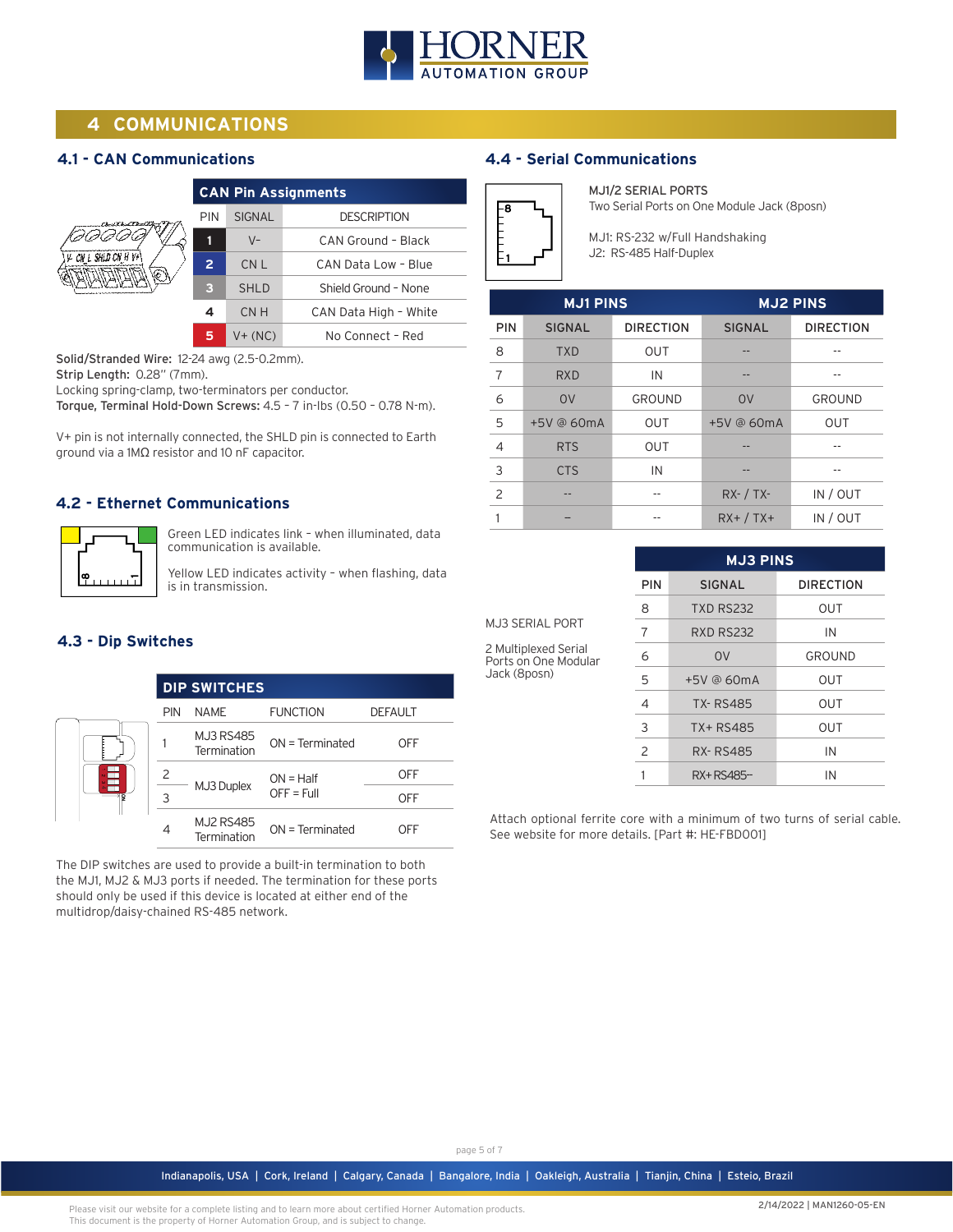

# **5 DIMENSIONS & INSTALLATION**

#### **5.1 - Dimensions**



#### **5.2 - Installation Procedure**

- The EXLW utilizes a clip installation method to ensure a robust and watertight seal to the enclosure. Please follow the steps below for the proper installation and operation of the unit.
- This equipment is suitable for Class I, Division 2, Groups A, B, C and D or non-hazardous locations only.
- Digital outputs shall be supplied from the same source as the operator control station.
- Jumpers on connector JP1 shall not be removed or replaced while the circuit is live unless the area is known to be free of ignitable concentrations of flammable gases or vapors.
- 1. Carefully locate an appropriate place to mount the EXLW. Be sure to leave enough room at the top of the unit for insertion and removal of the microSD™ card.
- 2. Carefully cut the host panel per the diagram, creating a 131.9mm x 175.0mm, with a +1mm / -0mm panel cutout tolerance, opening into which the EXLW may be installed. If the opening is too large, water may leak into the enclosure, potentially damaging the unit. If the opening is too small, the OCS may not fit through the hole without damage.
- 3. Remove any burrs and or sharp edges and ensure the panel is not warped in the cutting process.
- 4. Remove all Removable Terminals from the EXLW. Insert the EXLW through the panel cutout (from the front). The gasket must be between the host panel and the EXLW.
- 5. Install and tighten the four mounting clips (provided in the box) until the gasket forms a tight seal
- NOTE: Max torque is 0.8 to 1.13Nm, or 7 to 10 in-lbs. 6. Reinstall the EXLW I/O Removable Terminal Blocks. Connect communications cables to the serial port, USB ports, Ethernet port, and CAN port as required.

page 6 of 7

# **6 BUILT-IN I/O for Model 4**

All EXLW models (except the Model 0) feature built-in I/O. The I/O is mapped into OCS Register space, in three separate areas – digital/analog I/O, high-speed counter I/O, and high-speed output I/O. Digital/analog I/O location is fixed starting at 1, but the high-speed counter and high-speed output references may be mapped to any open register location. For more details, see the EXLW OCS User's Manual [MAN1256].

| <b>Digital and Analog I/O Functions</b> |           |  |  |  |
|-----------------------------------------|-----------|--|--|--|
| Digital Inputs                          | %I1-24    |  |  |  |
| Reserved                                | $%125-31$ |  |  |  |
| <b>ESCP Alarm</b>                       | %132      |  |  |  |
| Digital Outputs                         | %01-16    |  |  |  |
| Reserved                                | %017-24   |  |  |  |
| Analog Inputs                           | $%$ AI1-2 |  |  |  |
| Reserved                                | %AI3-12   |  |  |  |
| Analog Outputs                          | n/a       |  |  |  |
| Reserved                                | %A01-8    |  |  |  |
|                                         |           |  |  |  |

# **7 ANALOG IN TRANZORB FAILURE**

A common cause of Analog Input Tranzorb Failure on Analog Inputs Model 2, 3, 4 & 5: If a 4- 20mA circuit is initially wired with loop power, but without a load, the Analog input could see 24VDC. This is higher than the rating of the tranzorb. This can be solved by NOT connecting loop power prior to load connection, or by installing a low-cost PTC in series between the load and analog input. **Digi-Key BC2316-ND**



Indianapolis, USA | Cork, Ireland | Calgary, Canada | Bangalore, India | Oakleigh, Australia | Tianjin, China | Esteio, Brazil